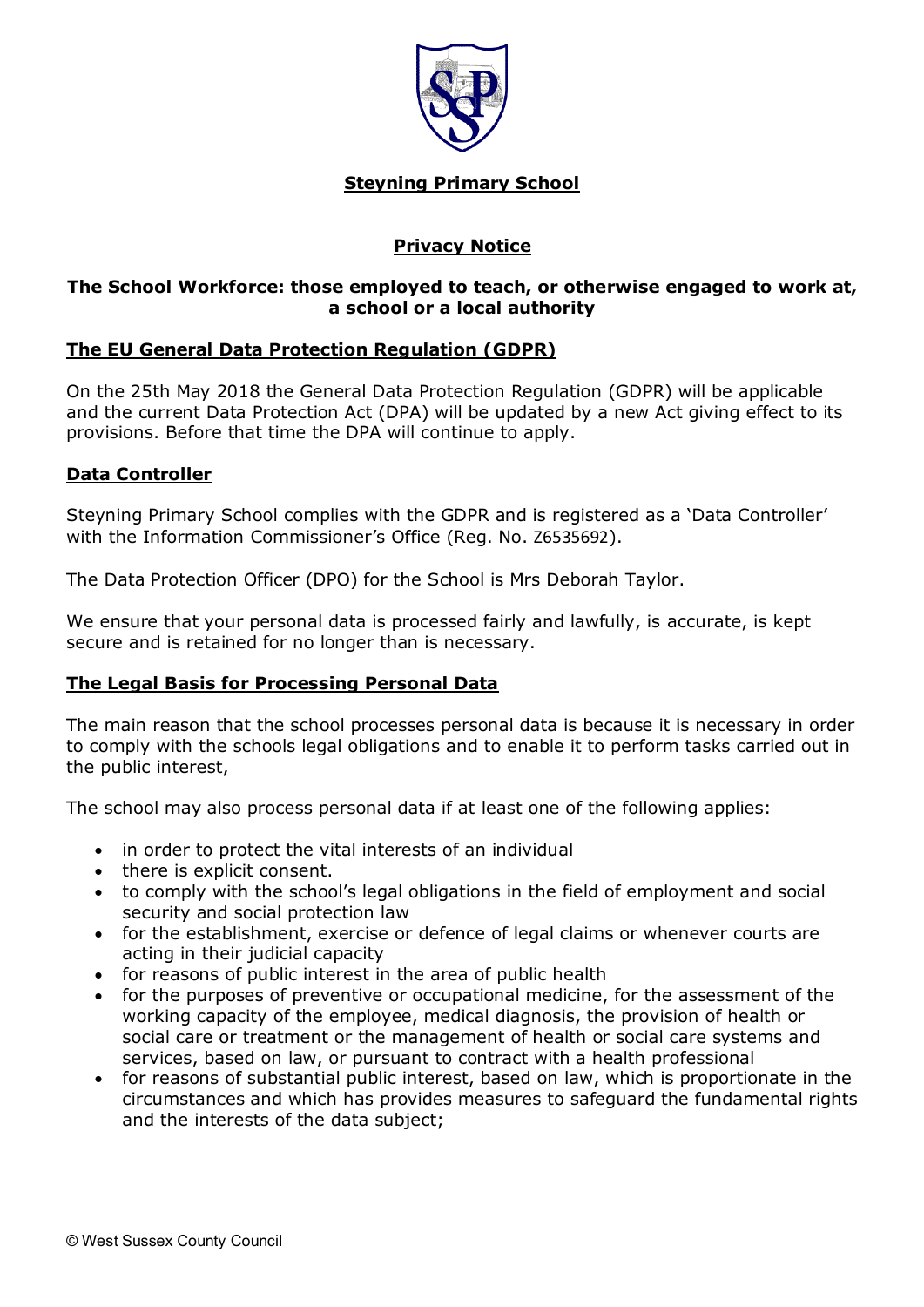## **The categories of school workforce information that we collect, process, hold and share include:**

- personal information (such as name, employee or teacher number, national insurance number)
- special categories of data including characteristics information such as gender, age, ethnic group
- contract information (such as start dates, hours worked, post, roles and salary information)
- work absence information (such as number of absences and reasons)
- performance (such as capability and disciplinary matters)
- qualifications and recruitment information (and, where relevant, subjects taught)
- information relevant to the School Work Force Census and absence information.

# **Why we collect and use staff information**

We process personal data relating to those we employ to work at, or otherwise engage to work at our School for:

- employment purposes,
- enable the development of a comprehensive picture of the workforce and how it is deployed
- inform the development of recruitment and retention policies
- to assist in the running of the School
- to enable individuals to be paid.

The collection of this information will benefit both national and local users by:

- improving the management of workforce data across the sector
- enabling development of a comprehensive picture of the workforce and how it is deployed
- informing the development of recruitment and retention policies
- allowing better financial modelling and planning
- enabling ethnicity and disability monitoring; and
- supporting the work of the School Teachers' Review Body
- protecting vulnerable individuals;
- the prevention and detection of crime

Whilst the majority of information you provide to us is mandatory, some of it is provided to us on a voluntary basis. In order to comply with data protection legislation, we will inform you whether you are required to provide certain school workforce information to us or if you have a choice in this.

# **Who we share this information with**

We will not give information about you to anyone outside the School without your consent unless the law allow us to.

We routinely share this information with:

- our local authority
- the Department for Education (DfE)

# **Why we share school workforce information**

We do not share information about workforce members with anyone without consent unless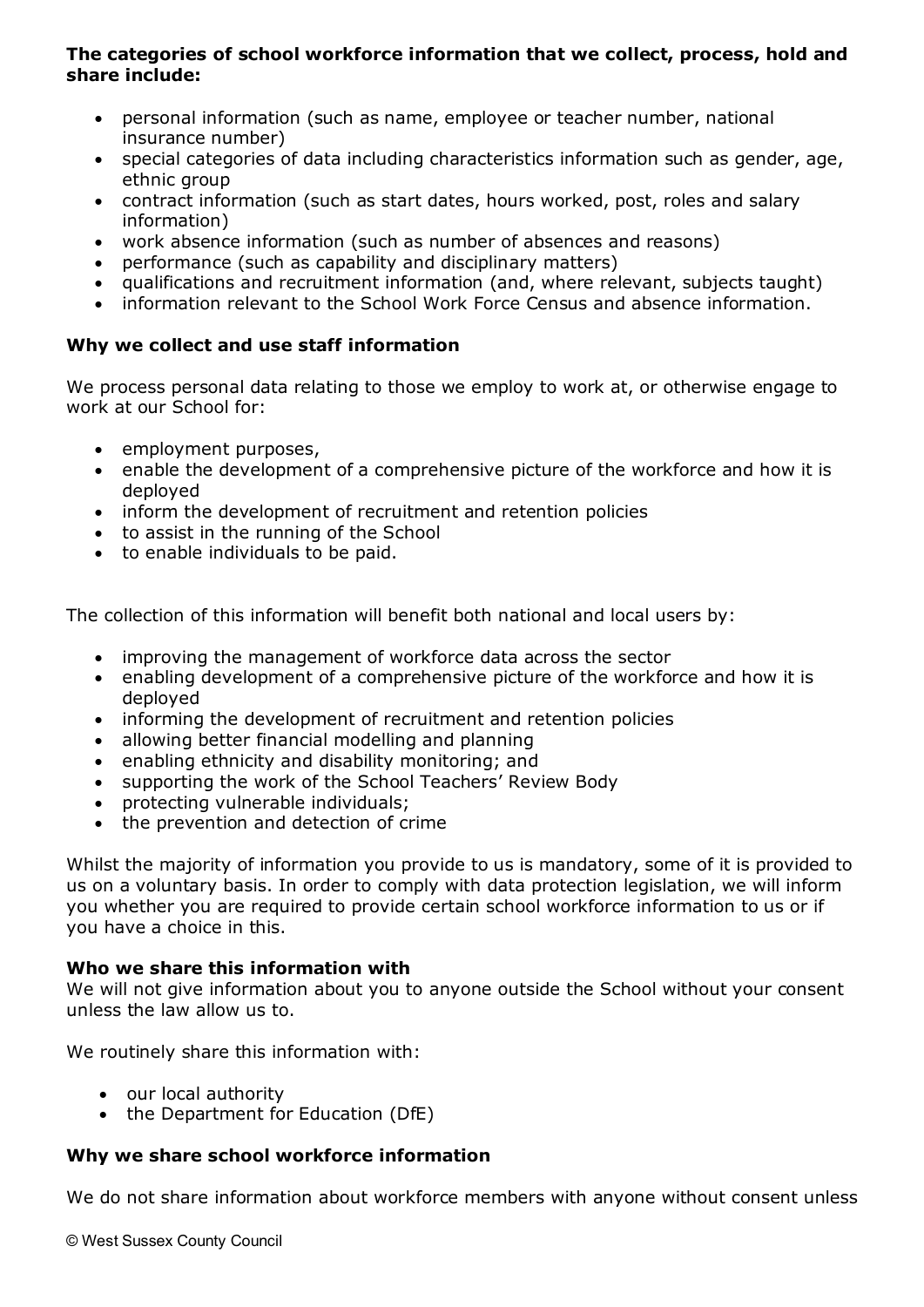the law and our policies allow us to do so.

#### **Local authority**

We are required to share information about our workforce members with our local authority (LA) under section 5 of the Education (Supply of Information about the School Workforce) (England) Regulations 2007 and amendments.

## **Department for Education (DfE)**

We share personal data with the Department for Education (DfE) on a statutory basis. This data sharing underpins workforce policy monitoring, evaluation, and links to school funding / expenditure and the assessment educational attainment.

#### **Data collection requirements**

The DfE collects and processes personal data relating to those employed by schools (including Multi Academy Trusts) and local authorities that work in state funded schools (including all maintained schools, all academies and free schools and all special schools including Pupil Referral Units and Alternative Provision). All state funded schools are required to make a census submission because it is a statutory return under sections 113 and 114 of the Education Act 2005

To find out more about the data collection requirements placed on us by the Department for Education including the data that we share with them, go to

[https://www.gov.uk/education/data-collection-and-censuses-for-schools.](https://www.gov.uk/education/data-collection-and-censuses-for-schools)

The department may share information about school employees with third parties who promote the education or well-being of children or the effective deployment of school staff in England by:

- conducting research or analysis
- producing statistics
- providing information, advice or guidance

The department has robust processes in place to ensure that the confidentiality of personal data is maintained and there are stringent controls in place regarding access to it and its use. Decisions on whether DfE releases personal data to third parties are subject to a strict approval process and based on a detailed assessment of:

- who is requesting the data
- the purpose for which it is required
- the level and sensitivity of data requested; and
- the arrangements in place to securely store and handle the data

To be granted access to school workforce information, organisations must comply with its strict terms and conditions covering the confidentiality and handling of the data, security arrangements and retention and use of the data.

For more information about the department's data sharing process, please visit: <https://www.gov.uk/data-protection-how-we-collect-and-share-research-data>

To contact the department:<https://www.gov.uk/contact-dfe>

# **Retention Periods**

Personal data will not be retained by the School for longer than necessary in relation to the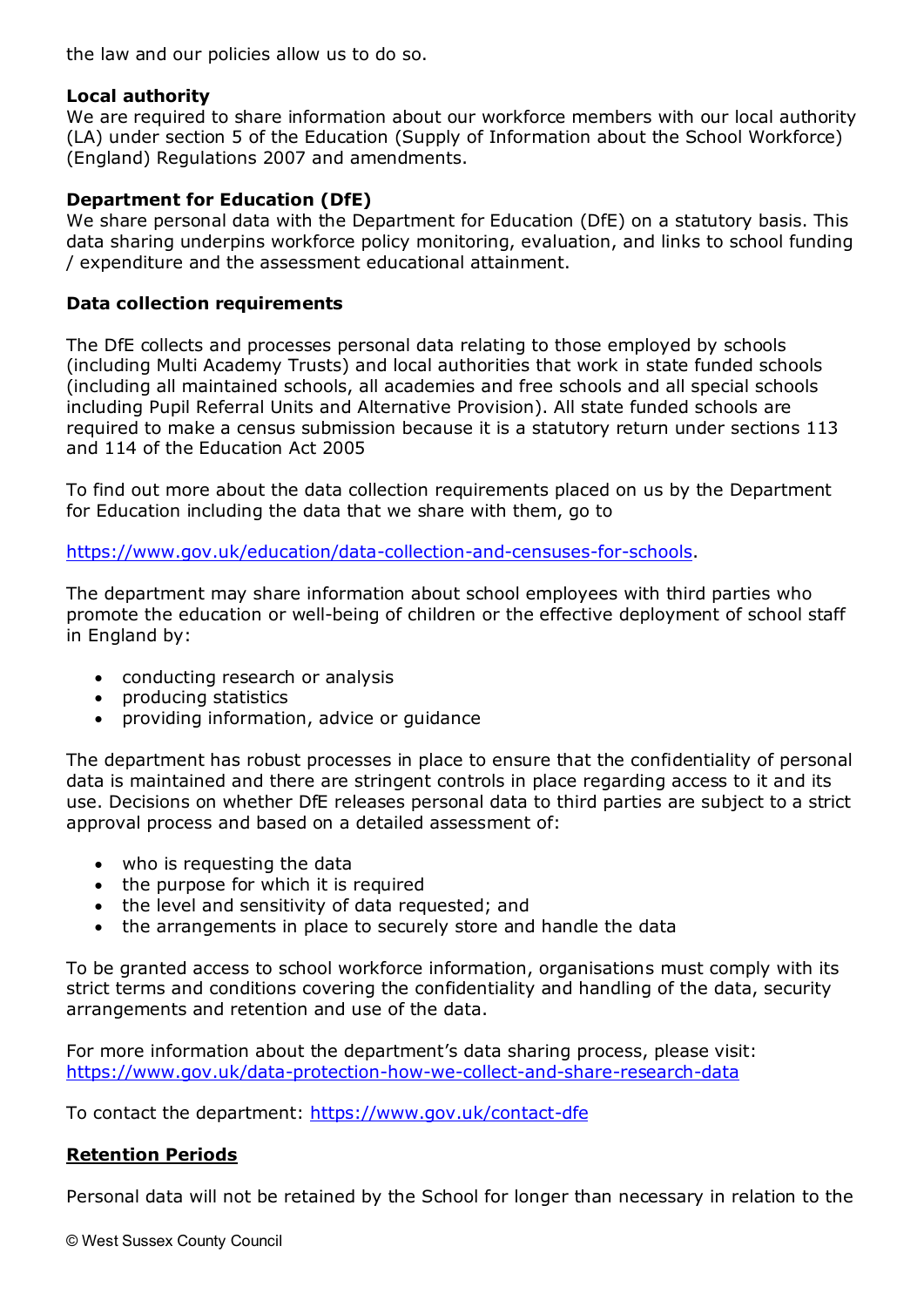purposes for which they were collected.

Information will be held in accordance with the Information and Records Management Society Tool Kit for Schools.

<https://irms.site-ym.com/page/SchoolsToolkit>

## **CCTV**

The school operates CCTV on the school site as it is considered necessary to protect pupils' safety and/or the school's property

All data collected will be processed in accordance with the GDPR data protection principles and the Protection of Freedoms Act 2012

#### **Rights**

You have the right to:

- 1. be informed of data processing (which is covered by this Privacy Notice)
- 2. access information (also known as a Subject Access Request)
- 3. have inaccuracies corrected
- 4. have information erased
- 5. restrict processing
- 6. data portability (this is unlikely to be relevant to schools)
- 7. intervention in respect of automated decision making (automated decision making is rarely operated within schools)
- 8. Withdraw consent (see below)
- 9. Complain to the Information Commissioner's Office (See below)

To exercise any of these rights please contact the DPO

#### **Withdrawal of Consent**

The lawful basis upon which the School process personal data is that it is necessary in order to comply with the Schools legal obligations and to enable it to perform tasks carried out in the public interest.

Where the School process personal date solely on the basis that you have consented to the processing, you will have the right to withdraw that consent.

#### **Complaints to ICO**

If you are unhappy with the way your request has been handled, you may wish to ask for a review of our decision by contacting the DPO.